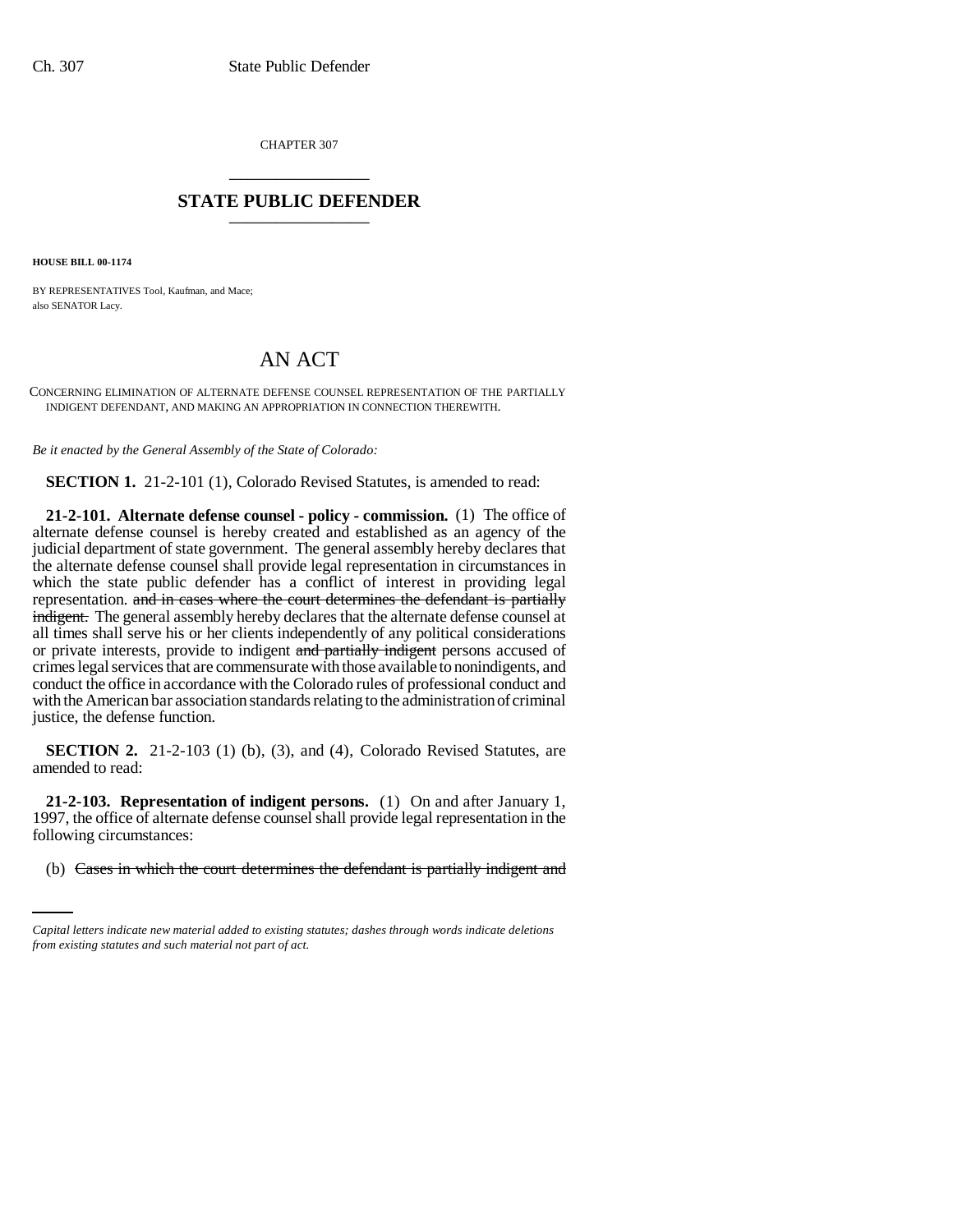lacks the funds, on a practical basis, to retain competent counsel and in which the state is required to provide an attorney at state expense.

(3) In cases in which the court determines the defendant is partially indigent, the court, on its own motion or upon the application of the partially indigent person, may appoint the office of alternate defense counsel to provide representation for the partially indigent person. In each such case, the court shall enter a written order specifying the facts supporting the determination of partial indigency and shall order reimbursement by the defendant for the costs of representation.

(4) The office of alternate defense counsel shall provide legal representation for indigent persons and partially indigent persons by contracting with licensed attorneys and investigators pursuant to section 21-2-105.

**SECTION 3.** The introductory portion to 21-2-104 (1), Colorado Revised Statutes, is amended to read:

**21-2-104. Duties of alternate defense counsel and contract attorneys.** (1) When representing an indigent person,  $or$  partially indigent person, the attorney under contract with the office of alternate defense counsel shall:

**SECTION 4.** 21-2-105 (1), Colorado Revised Statutes, is amended to read:

**21-2-105. Contracts with attorneys and investigators.** (1) On and after January 1, 1997, the alternate defense counsel shall contract, where feasible, without prior approval of the court, for the provision of attorney services for cases described in section 21-2-103 (1). To provide for adequate legal representation of indigent and partially indigent persons, the office of alternate defense counsel may contract, where feasible, without prior approval of the court, for the provision of investigative services for cases described in section 21-1-103 (1). The office of alternate defense counsel shall establish, where feasible, a list of approved contract attorneys to serve as counsel and a list of approved investigators to provide investigative services in such cases. As a condition of placement on the approved list, the contracting attorney or investigator shall agree to provide services based on the terms to be established in a contract, at either a fixed fee or the hourly rate for reimbursement set by the supreme court. Terms of the contract shall be negotiated between the alternate defense counsel and the contract attorney or investigator. Contracts made with an attorney shall specify that the services shall be provided subject to the Colorado rules of professional conduct.

**SECTION 5.** 21-1-103 (1) (b), the introductory portion to 21-1-103 (2), and 21-1-103 (2) (b), Colorado Revised Statutes, are amended to read:

**21-1-103. Representation of indigent persons.** (1) The state public defender shall represent as counsel, without charge except as provided in subsection (3) of this section, each indigent person who is under arrest for or charged with committing a felony if:

(b) The court, on its own motion or otherwise, so orders and the defendant does not affirmatively reject, of record, the opportunity to be represented by legal counsel in the proceeding. When appointed by the court, the office of the state public defender